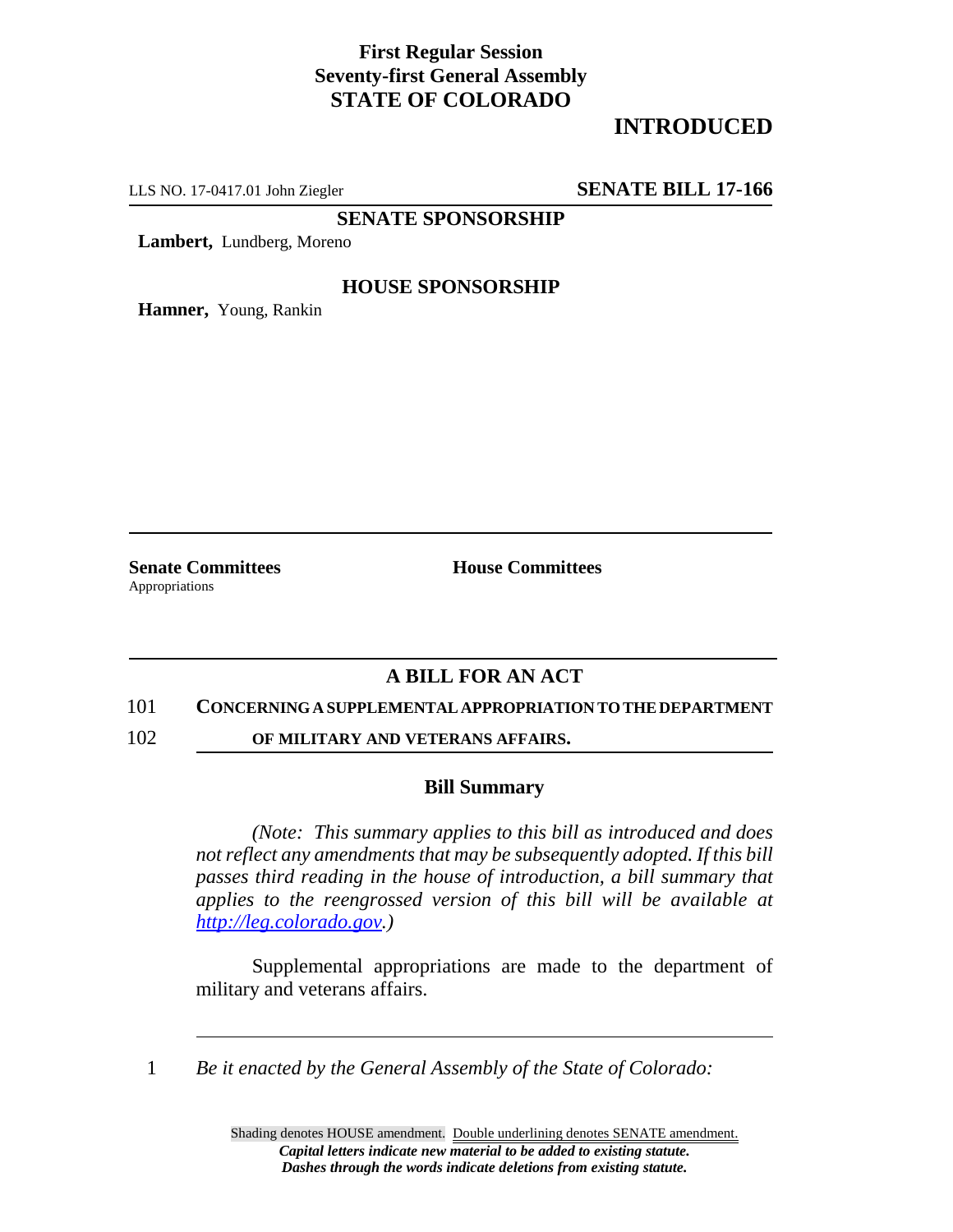**SECTION 1. Appropriation to the department of military and veterans affairs for the fiscal year beginning July 1, 2016.** In Session Laws of Colorado 2016, section 2 of chapter 385, (HB 16-1405), **amend** Part XIII as follows: Section 2. **Appropriation.**

-2- SB17-166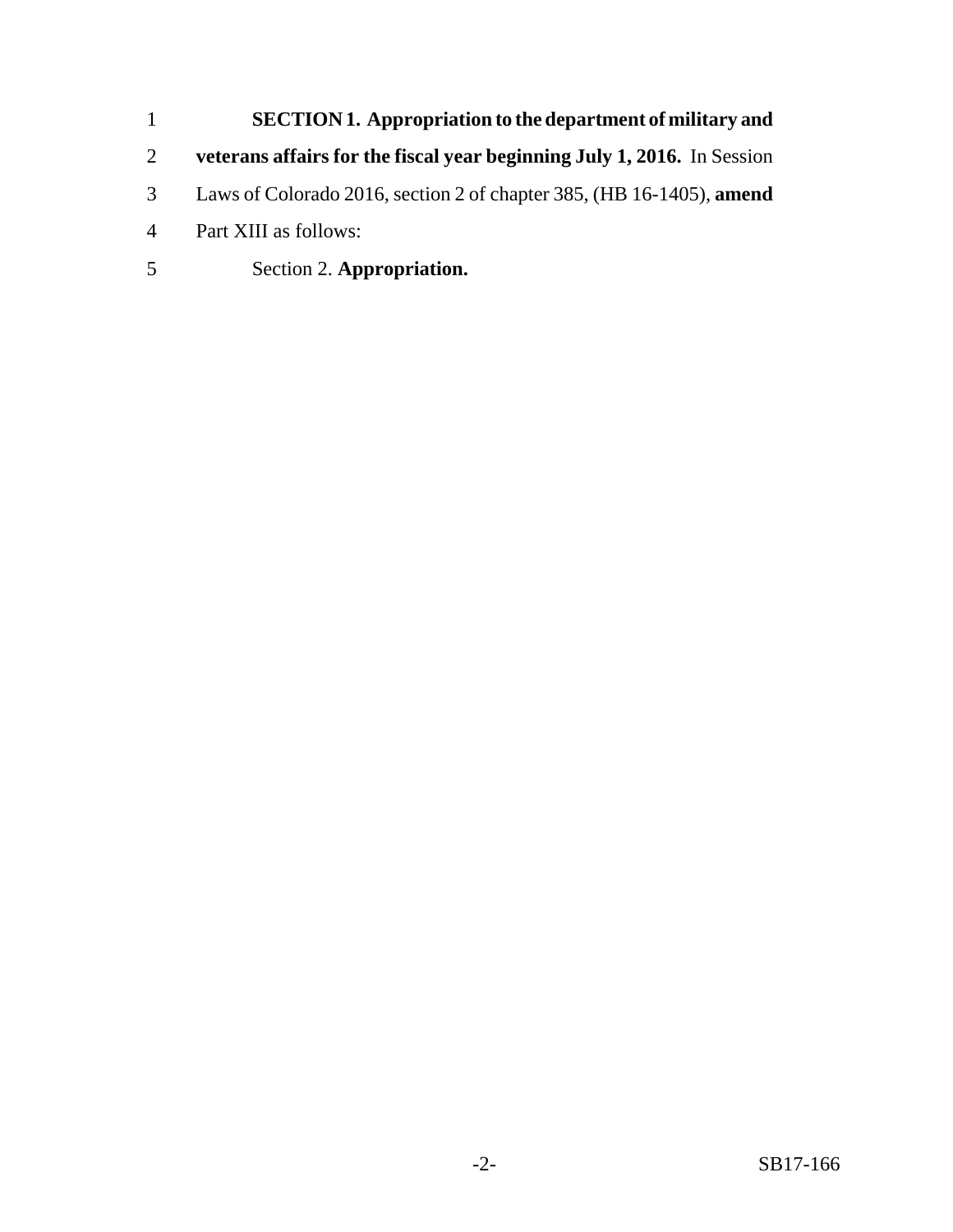|                |                                                |                              |              |                               |                                                | APPROPRIATION FROM   |                                       |                                |
|----------------|------------------------------------------------|------------------------------|--------------|-------------------------------|------------------------------------------------|----------------------|---------------------------------------|--------------------------------|
|                |                                                | ITEM $\&$<br><b>SUBTOTAL</b> | <b>TOTAL</b> | <b>GENERAL</b><br><b>FUND</b> | <b>GENERAL</b><br><b>FUND</b><br><b>EXEMPT</b> | CASH<br><b>FUNDS</b> | <b>REAPPROPRIATED</b><br><b>FUNDS</b> | <b>FEDERAL</b><br><b>FUNDS</b> |
|                |                                                | $\mathbb{S}$<br>$\mathbb{S}$ |              | $\mathbb S$                   | $\mathbb{S}$                                   | $\$$                 | $\mathbb{S}$<br>$\mathbb{S}$          |                                |
|                |                                                |                              |              |                               |                                                |                      |                                       |                                |
| $\mathbf{1}$   |                                                |                              |              |                               | <b>PART XIII</b>                               |                      |                                       |                                |
| $\overline{2}$ |                                                |                              |              |                               | DEPARTMENT OF MILITARY AND VETERANS AFFAIRS    |                      |                                       |                                |
| $\mathfrak{Z}$ |                                                |                              |              |                               |                                                |                      |                                       |                                |
| $\overline{4}$ | (1) EXECUTIVE DIRECTOR AND ARMY NATIONAL GUARD |                              |              |                               |                                                |                      |                                       |                                |
| 5              | <b>Personal Services</b>                       | 2,363,240                    |              | 2,111,559                     |                                                | $4,046^{\rm a}$      |                                       | $247,635(I)^{b}$               |
| 6              |                                                | $(35.3$ FTE)                 |              |                               |                                                |                      |                                       |                                |
| $\overline{7}$ | Health, Life, and Dental                       | 1,018,364                    |              | 349,848                       |                                                | $15,011^a$           |                                       | $653,505(1)$ <sup>b</sup>      |
| $8\,$          | Short-term Disability                          | 14,795                       |              | 5,008                         |                                                | $237^{\rm a}$        |                                       | $9,550(I)^{b}$                 |
| $\overline{9}$ | S.B. 04-257 Amortization                       |                              |              |                               |                                                |                      |                                       |                                |
| 10             | <b>Equalization Disbursement</b>               | 384,858                      |              | 130,182                       |                                                | $6,160^a$            |                                       | $248,516(I)^{b}$               |
| 11             | S.B. 06-235 Supplemental                       |                              |              |                               |                                                |                      |                                       |                                |
| 12             | Amortization Equalization                      |                              |              |                               |                                                |                      |                                       |                                |
| 13             | Disbursement                                   | 380,849                      |              | 128,826                       |                                                | $6,096^{\rm a}$      |                                       | $245,927(I)^{b}$               |
| 14             | <b>Salary Survey</b>                           | 47,045                       |              | 21,793                        |                                                | $1,191^{\circ}$      |                                       | $24,061(I)^{b}$                |
| 15             | Shift Differential                             | 23,665                       |              |                               |                                                |                      |                                       | $23,665(I)^{b}$                |

SB17-166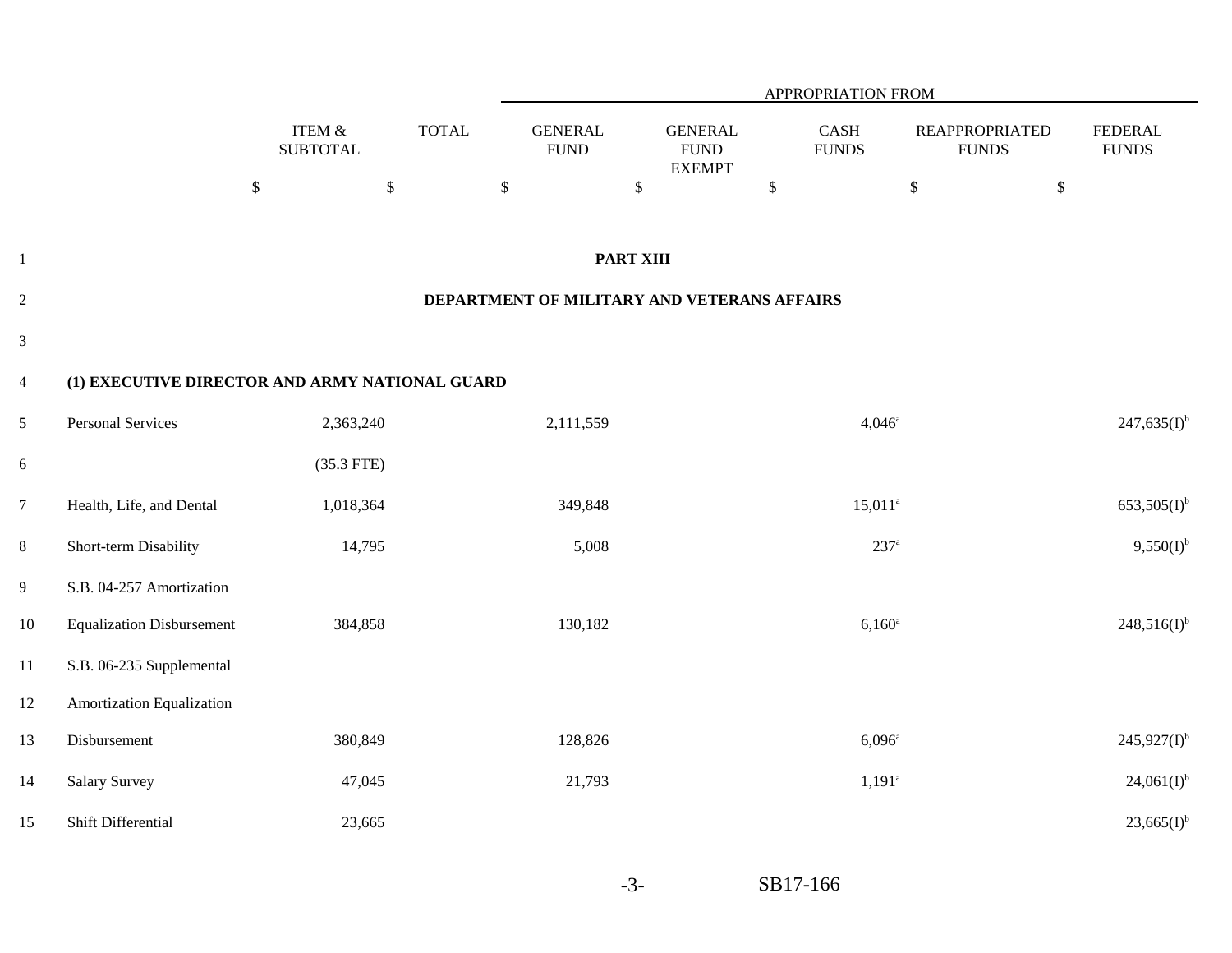|                 |                               |                              |              | APPROPRIATION FROM             |                                                 |      |                                           |                                       |                                |  |  |
|-----------------|-------------------------------|------------------------------|--------------|--------------------------------|-------------------------------------------------|------|-------------------------------------------|---------------------------------------|--------------------------------|--|--|
|                 |                               | ITEM $\&$<br><b>SUBTOTAL</b> | <b>TOTAL</b> | <b>GENERAL</b><br>${\rm FUND}$ | <b>GENERAL</b><br>${\rm FUND}$<br><b>EXEMPT</b> |      | $\operatorname{CASH}$<br>${\hbox{FUNDS}}$ | <b>REAPPROPRIATED</b><br><b>FUNDS</b> | <b>FEDERAL</b><br><b>FUNDS</b> |  |  |
|                 |                               | $\mathbb{S}$<br>$\mathbb{S}$ | $\mathbb S$  |                                | $\$$                                            | $\$$ |                                           | $\$\,$<br>$\mathbb{S}$                |                                |  |  |
| $\mathbf{1}$    | Workers' Compensation         | 101,393                      |              | 34,880                         |                                                 |      |                                           |                                       | $66,513(I)^{b}$                |  |  |
| $\overline{2}$  | <b>Operating Expenses</b>     | 2,368,635                    |              | 1,480,930                      |                                                 |      | $46,000^{\circ}$                          |                                       | $841,705(I)^{b}$               |  |  |
| $\overline{3}$  | <b>Information Technology</b> |                              |              |                                |                                                 |      |                                           |                                       |                                |  |  |
| $\overline{4}$  | Asset Maintenance             | 22,372                       |              | 22,372                         |                                                 |      |                                           |                                       |                                |  |  |
| 5               | Legal Services for 110 hours  | 10,456                       |              | 10,456                         |                                                 |      |                                           |                                       |                                |  |  |
| $6\phantom{.}6$ | Payment to Risk               |                              |              |                                |                                                 |      |                                           |                                       |                                |  |  |
| $\overline{7}$  | Management and Property       |                              |              |                                |                                                 |      |                                           |                                       |                                |  |  |
| $8\,$           | Funds                         | 129,598                      |              | 129,598                        |                                                 |      |                                           |                                       |                                |  |  |
| $\overline{9}$  | Vehicle Lease Payments        | 58,830                       |              | 58,830                         |                                                 |      |                                           |                                       |                                |  |  |
| $10\,$          | <b>Leased Space</b>           | 44,978                       |              | 44,978                         |                                                 |      |                                           |                                       |                                |  |  |
| $11\,$          | Capitol Complex Leased        |                              |              |                                |                                                 |      |                                           |                                       |                                |  |  |
| 12              | Space                         | 49,882                       |              | 49,882                         |                                                 |      |                                           |                                       |                                |  |  |
| 13              | Payments to OIT               | 127,059                      |              | 127,059                        |                                                 |      |                                           |                                       |                                |  |  |
| 14              | <b>CORE Operations</b>        | 52,829                       |              | 2,363                          |                                                 |      |                                           |                                       | 50,466(f)                      |  |  |
| 15              |                               |                              |              | 52,829                         |                                                 |      |                                           |                                       |                                |  |  |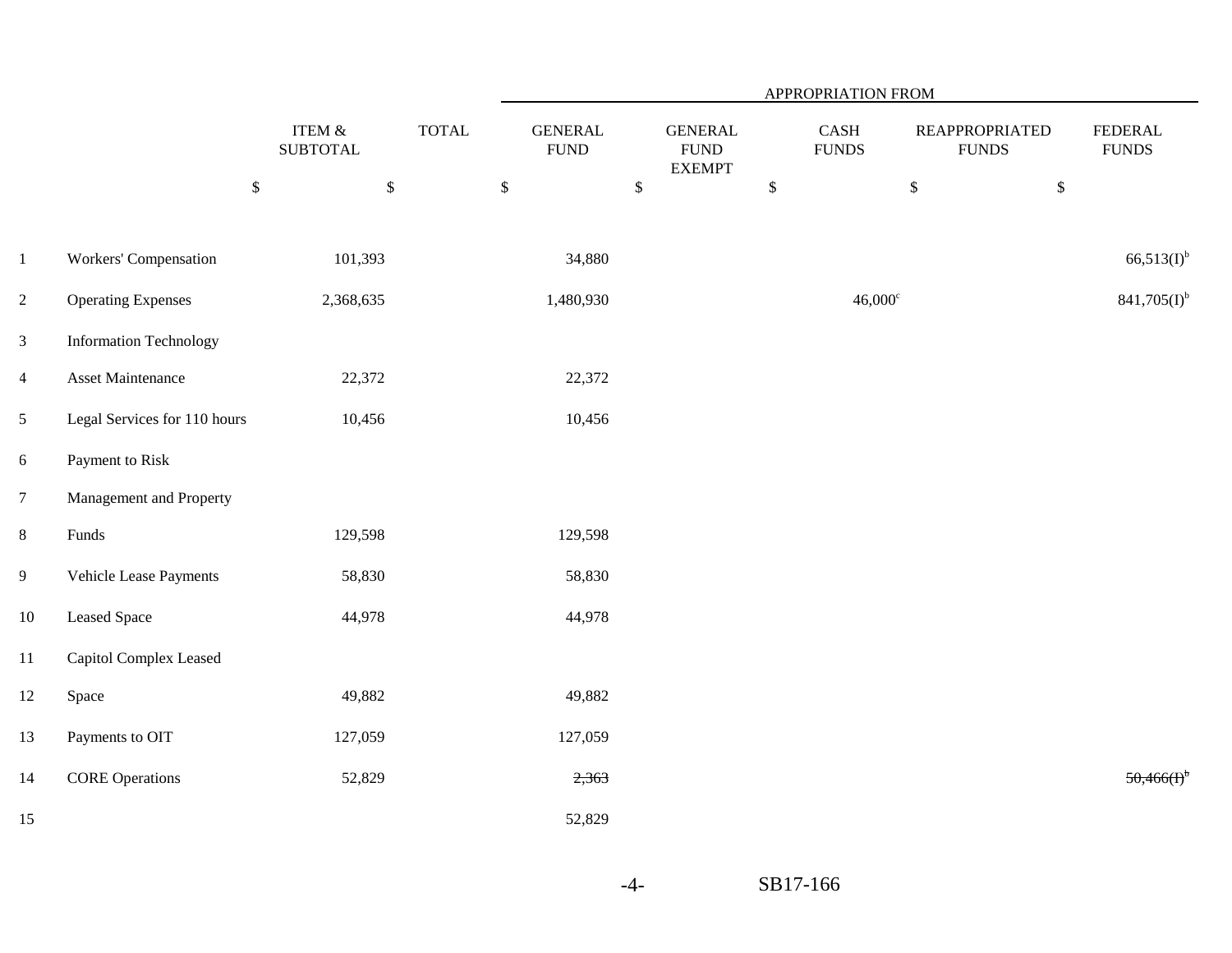|                  |                                                                                                                                                                                             |                              |              | <b>APPROPRIATION FROM</b>     |                                                 |                      |                                       |                   |                                |  |  |
|------------------|---------------------------------------------------------------------------------------------------------------------------------------------------------------------------------------------|------------------------------|--------------|-------------------------------|-------------------------------------------------|----------------------|---------------------------------------|-------------------|--------------------------------|--|--|
|                  |                                                                                                                                                                                             | ITEM &<br><b>SUBTOTAL</b>    | <b>TOTAL</b> | <b>GENERAL</b><br><b>FUND</b> | <b>GENERAL</b><br>${\rm FUND}$<br><b>EXEMPT</b> | CASH<br><b>FUNDS</b> | <b>REAPPROPRIATED</b><br><b>FUNDS</b> |                   | <b>FEDERAL</b><br><b>FUNDS</b> |  |  |
|                  |                                                                                                                                                                                             | $\mathbb{S}$<br>$\mathbb{S}$ |              | $\mathbb{S}$                  | $\mathsf{\$}$                                   | $\$$                 | $\$$                                  | $\mathbb{S}$      |                                |  |  |
|                  |                                                                                                                                                                                             |                              |              |                               |                                                 |                      |                                       |                   |                                |  |  |
| $\mathbf{1}$     | Civil Air Patrol Operations                                                                                                                                                                 | 58,638                       |              | 58,638                        |                                                 |                      |                                       |                   |                                |  |  |
| $\overline{2}$   | Local Armory Incentive Plan                                                                                                                                                                 | 46,610                       |              |                               |                                                 |                      | $46,610^a$                            |                   |                                |  |  |
| $\mathfrak{Z}$   | Distance Learning                                                                                                                                                                           | 3,000                        |              |                               |                                                 |                      | $3,000$ <sup>d</sup>                  |                   |                                |  |  |
| $\overline{4}$   | Colorado National Guard                                                                                                                                                                     |                              |              |                               |                                                 |                      |                                       |                   |                                |  |  |
| $\mathfrak s$    | <b>Tuition Fund</b>                                                                                                                                                                         | 1,296,157                    |              | 496,157                       |                                                 |                      |                                       | $800,000^{\circ}$ |                                |  |  |
| 6                |                                                                                                                                                                                             | 1,383,319                    |              | 583,319                       |                                                 |                      |                                       |                   |                                |  |  |
| $\boldsymbol{7}$ | Army National Guard                                                                                                                                                                         |                              |              |                               |                                                 |                      |                                       |                   |                                |  |  |
| $\,8\,$          | Cooperative Agreement                                                                                                                                                                       | 3,818,873                    |              |                               |                                                 |                      |                                       |                   | $3,818,873(I)^{b}$             |  |  |
| $\boldsymbol{9}$ |                                                                                                                                                                                             |                              |              |                               |                                                 |                      |                                       |                   | $(51.5$ FTE)                   |  |  |
| 10               |                                                                                                                                                                                             |                              | 12,422,126   |                               |                                                 |                      |                                       |                   |                                |  |  |
| 11               |                                                                                                                                                                                             |                              | 12,509,288   |                               |                                                 |                      |                                       |                   |                                |  |  |
| 12               |                                                                                                                                                                                             |                              |              |                               |                                                 |                      |                                       |                   |                                |  |  |
| 13               | <sup>a</sup> Of these amounts, an estimated \$51,163 shall be from armory rental fees and an estimated \$28,188 shall be from the Western Slope Military Veterans' Cemetery Fund created in |                              |              |                               |                                                 |                      |                                       |                   |                                |  |  |
| 14               | Section 28-5-708 (1) (a), C.R.S.                                                                                                                                                            |                              |              |                               |                                                 |                      |                                       |                   |                                |  |  |
| 15               | <sup>b</sup> These amounts are pursuant to cooperative agreements with the federal government for operations of the Colorado National Guard and are shown for informational purposes only.  |                              |              |                               |                                                 |                      |                                       |                   |                                |  |  |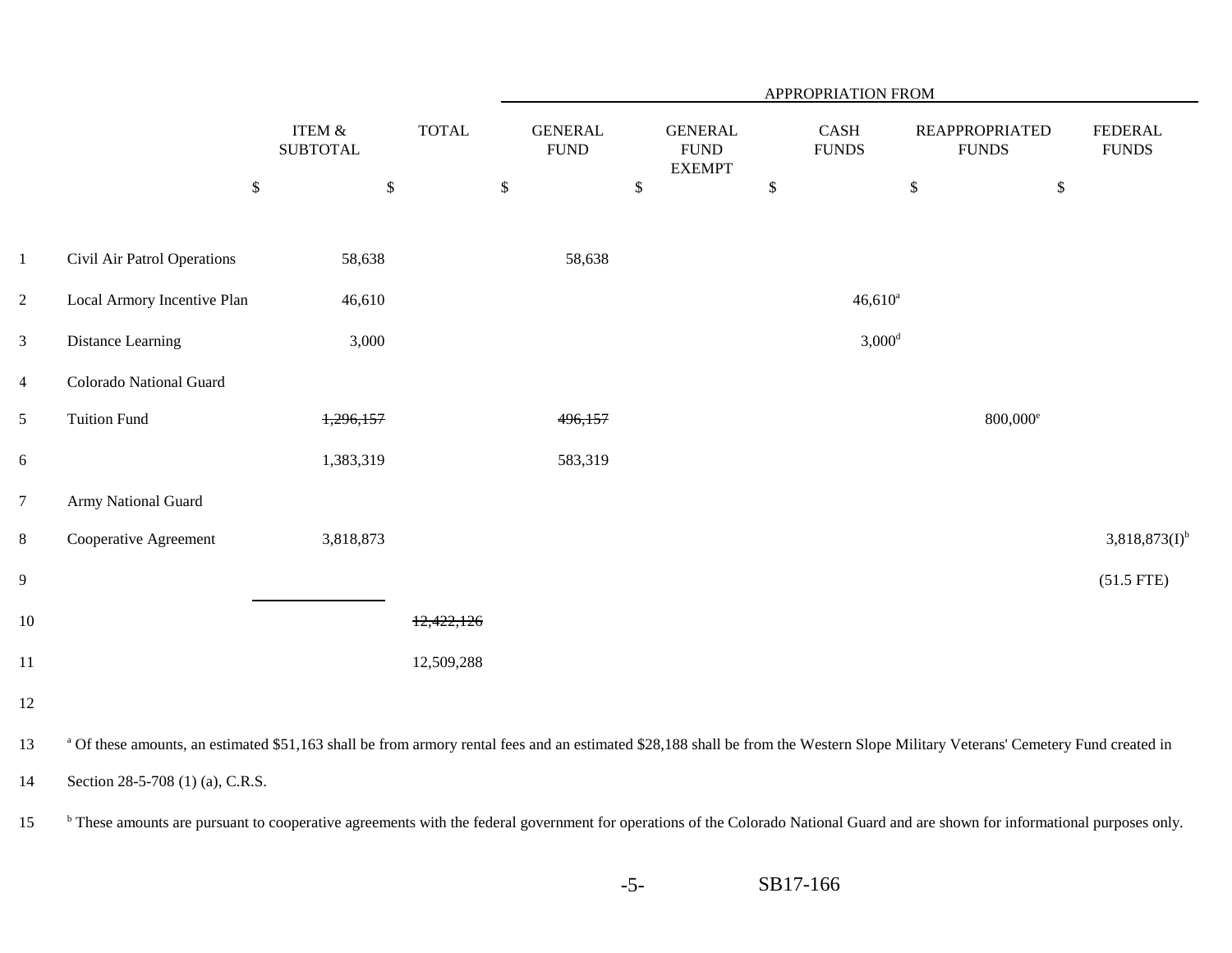|                 |                                                                                                                                                                                                    |                              |              |                                |                                                 | APPROPRIATION FROM            |                       |                                       |                                |
|-----------------|----------------------------------------------------------------------------------------------------------------------------------------------------------------------------------------------------|------------------------------|--------------|--------------------------------|-------------------------------------------------|-------------------------------|-----------------------|---------------------------------------|--------------------------------|
|                 |                                                                                                                                                                                                    | ITEM $\&$<br><b>SUBTOTAL</b> | <b>TOTAL</b> | <b>GENERAL</b><br>${\rm FUND}$ | <b>GENERAL</b><br>${\rm FUND}$<br><b>EXEMPT</b> | $\mbox{CASH}$<br><b>FUNDS</b> |                       | <b>REAPPROPRIATED</b><br><b>FUNDS</b> | <b>FEDERAL</b><br><b>FUNDS</b> |
|                 |                                                                                                                                                                                                    | $\mathbb{S}$                 | \$           | $\mathbb{S}$                   | $\$$                                            | $\$$                          |                       | \$                                    | $\$$                           |
| $\mathbf{1}$    | $\textdegree$ This amount shall be from real estate proceeds, pursuant to Section 28-3-106 (1) (s) (I), C.R.S.                                                                                     |                              |              |                                |                                                 |                               |                       |                                       |                                |
| $\overline{2}$  | <sup>d</sup> This amount shall be from the Distance Learning Cash Fund created in Section 28-3-108, C.R.S.                                                                                         |                              |              |                                |                                                 |                               |                       |                                       |                                |
| $\mathfrak{Z}$  | <sup>e</sup> This amount shall be from the General Fund appropriation to the National Guard Tuition Assistance Fund pursuant to Section 23-3.3-202, C.R.S., in the Department of Higher Education, |                              |              |                                |                                                 |                               |                       |                                       |                                |
| $\overline{4}$  | Colorado Commission on Higher Education Financial Aid, Special Purpose.                                                                                                                            |                              |              |                                |                                                 |                               |                       |                                       |                                |
| $\mathfrak{S}$  |                                                                                                                                                                                                    |                              |              |                                |                                                 |                               |                       |                                       |                                |
| 6               | (2) DIVISION OF VETERANS AFFAIRS                                                                                                                                                                   |                              |              |                                |                                                 |                               |                       |                                       |                                |
| $7\phantom{.0}$ | <b>Veterans Service Operations</b>                                                                                                                                                                 | 848,303                      |              | 806,106                        |                                                 |                               | $42,197$ <sup>a</sup> |                                       |                                |
| $8\,$           |                                                                                                                                                                                                    | $(12.0$ FTE)                 |              |                                |                                                 |                               |                       |                                       |                                |
| $\overline{9}$  | <b>County Veterans Service</b>                                                                                                                                                                     |                              |              |                                |                                                 |                               |                       |                                       |                                |
| 10              | <b>Officer Payments</b>                                                                                                                                                                            | 657,280                      |              | 657,280                        |                                                 |                               |                       |                                       |                                |
| 11              | Colorado State Veterans                                                                                                                                                                            |                              |              |                                |                                                 |                               |                       |                                       |                                |
| 12              | <b>Trust Fund Expenditures</b>                                                                                                                                                                     | 803,391                      |              |                                |                                                 |                               | 803,391 <sup>a</sup>  |                                       |                                |
| 13              | Veterans Assistance Grant                                                                                                                                                                          |                              |              |                                |                                                 |                               |                       |                                       |                                |
| 14              | Program                                                                                                                                                                                            | 1,000,000                    |              | 1,000,000                      |                                                 |                               |                       |                                       |                                |
| 15              |                                                                                                                                                                                                    |                              |              | $(0.5$ FTE)                    |                                                 |                               |                       |                                       |                                |
|                 |                                                                                                                                                                                                    |                              |              |                                |                                                 |                               |                       |                                       |                                |

-6-

SB17-166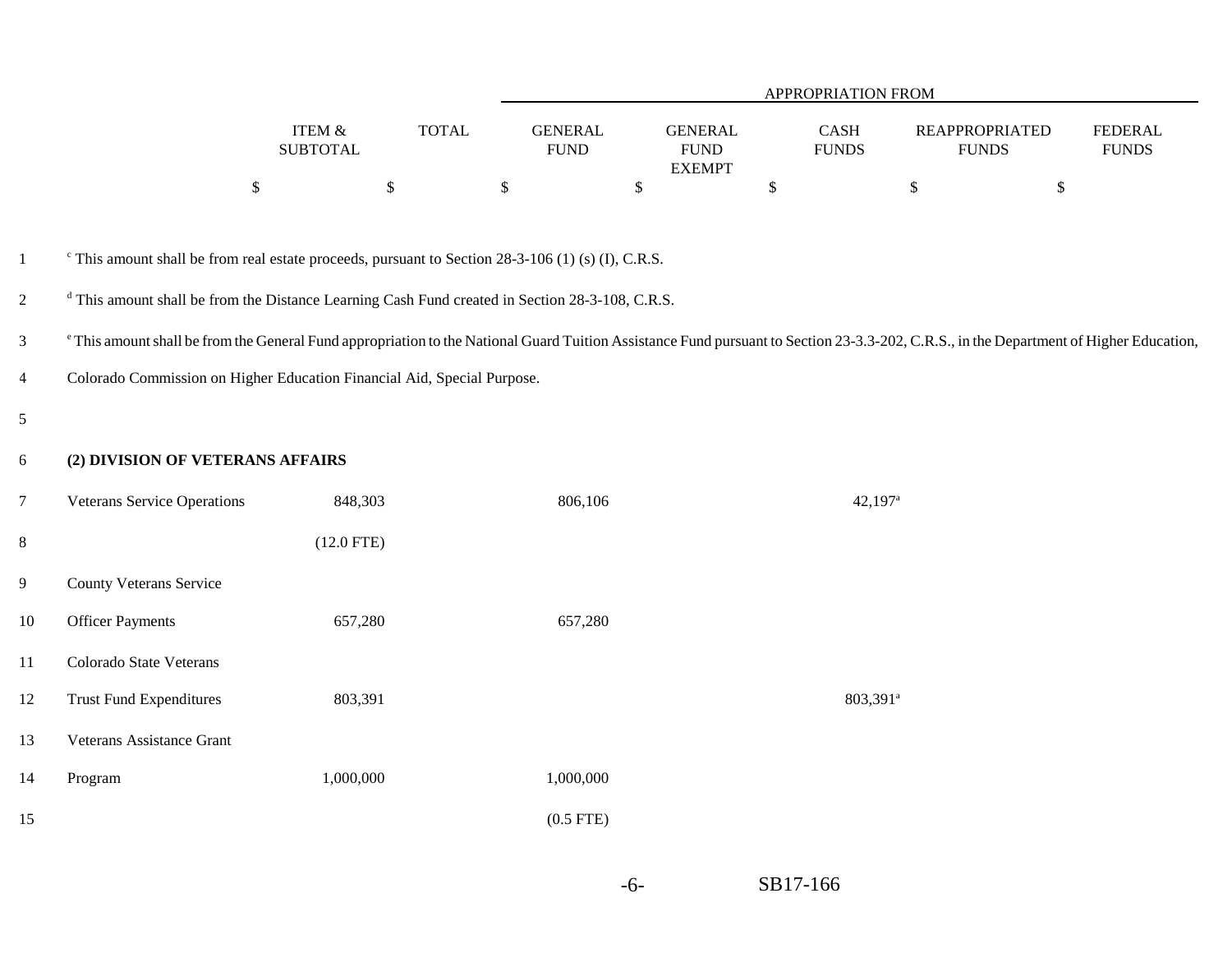|                        |                              |                                                             | APPROPRIATION FROM            |                                |               |                                                                                                                                                                                                                                                                      |                                                                                                                                                                                                  |                                       |  |  |
|------------------------|------------------------------|-------------------------------------------------------------|-------------------------------|--------------------------------|---------------|----------------------------------------------------------------------------------------------------------------------------------------------------------------------------------------------------------------------------------------------------------------------|--------------------------------------------------------------------------------------------------------------------------------------------------------------------------------------------------|---------------------------------------|--|--|
|                        | ITEM $\&$<br><b>SUBTOTAL</b> | <b>TOTAL</b>                                                | <b>GENERAL</b><br><b>FUND</b> | <b>GENERAL</b><br>${\rm FUND}$ |               |                                                                                                                                                                                                                                                                      |                                                                                                                                                                                                  | <b>FEDERAL</b><br><b>FUNDS</b>        |  |  |
|                        | $\$$                         |                                                             | $\mathbb{S}$                  | $\$\,$                         | $\$\,$        | $\mathbb{S}$                                                                                                                                                                                                                                                         | $\$\,$                                                                                                                                                                                           |                                       |  |  |
| Western Slope Veterans |                              |                                                             |                               |                                |               |                                                                                                                                                                                                                                                                      |                                                                                                                                                                                                  |                                       |  |  |
| Cemetery               | 541,516                      |                                                             | 186,579                       |                                |               |                                                                                                                                                                                                                                                                      |                                                                                                                                                                                                  | $116,900(I)^c$                        |  |  |
|                        | $(5.5$ FTE)                  |                                                             |                               |                                |               |                                                                                                                                                                                                                                                                      |                                                                                                                                                                                                  |                                       |  |  |
|                        |                              | 3,850,490                                                   |                               |                                |               |                                                                                                                                                                                                                                                                      |                                                                                                                                                                                                  |                                       |  |  |
|                        |                              |                                                             |                               |                                |               |                                                                                                                                                                                                                                                                      |                                                                                                                                                                                                  |                                       |  |  |
|                        |                              |                                                             |                               |                                |               |                                                                                                                                                                                                                                                                      |                                                                                                                                                                                                  |                                       |  |  |
|                        |                              |                                                             |                               |                                |               |                                                                                                                                                                                                                                                                      |                                                                                                                                                                                                  |                                       |  |  |
|                        |                              |                                                             |                               |                                |               |                                                                                                                                                                                                                                                                      |                                                                                                                                                                                                  |                                       |  |  |
|                        |                              |                                                             |                               |                                |               |                                                                                                                                                                                                                                                                      |                                                                                                                                                                                                  |                                       |  |  |
|                        |                              |                                                             |                               |                                |               |                                                                                                                                                                                                                                                                      |                                                                                                                                                                                                  |                                       |  |  |
|                        |                              |                                                             |                               |                                |               |                                                                                                                                                                                                                                                                      |                                                                                                                                                                                                  |                                       |  |  |
| Agreement for          |                              |                                                             |                               |                                |               |                                                                                                                                                                                                                                                                      |                                                                                                                                                                                                  |                                       |  |  |
| Buckley/Greeley        | 2,131,596                    |                                                             | 392,180                       |                                |               |                                                                                                                                                                                                                                                                      |                                                                                                                                                                                                  | $1,739,416(I)^a$                      |  |  |
|                        | $(26.1$ FTE)                 |                                                             |                               |                                |               |                                                                                                                                                                                                                                                                      |                                                                                                                                                                                                  |                                       |  |  |
|                        |                              | (3) AIR NATIONAL GUARD<br><b>Operations and Maintenance</b> | $\$\,$                        |                                | <b>EXEMPT</b> | <sup>a</sup> These amounts shall be from the Colorado State Veterans Trust Fund created in Section 28-5-709 (1) (a), C.R.S.<br><sup>b</sup> This amount shall be from the Western Slope Military Veterans' Cemetery Fund created in Section 28-5-708 (1) (a), C.R.S. | CASH<br><b>FUNDS</b><br>238,037 <sup>b</sup><br><sup>c</sup> This amount shall be from interment fees from the U.S. Department of Veterans Affairs and is shown for informational purposes only. | <b>REAPPROPRIATED</b><br><b>FUNDS</b> |  |  |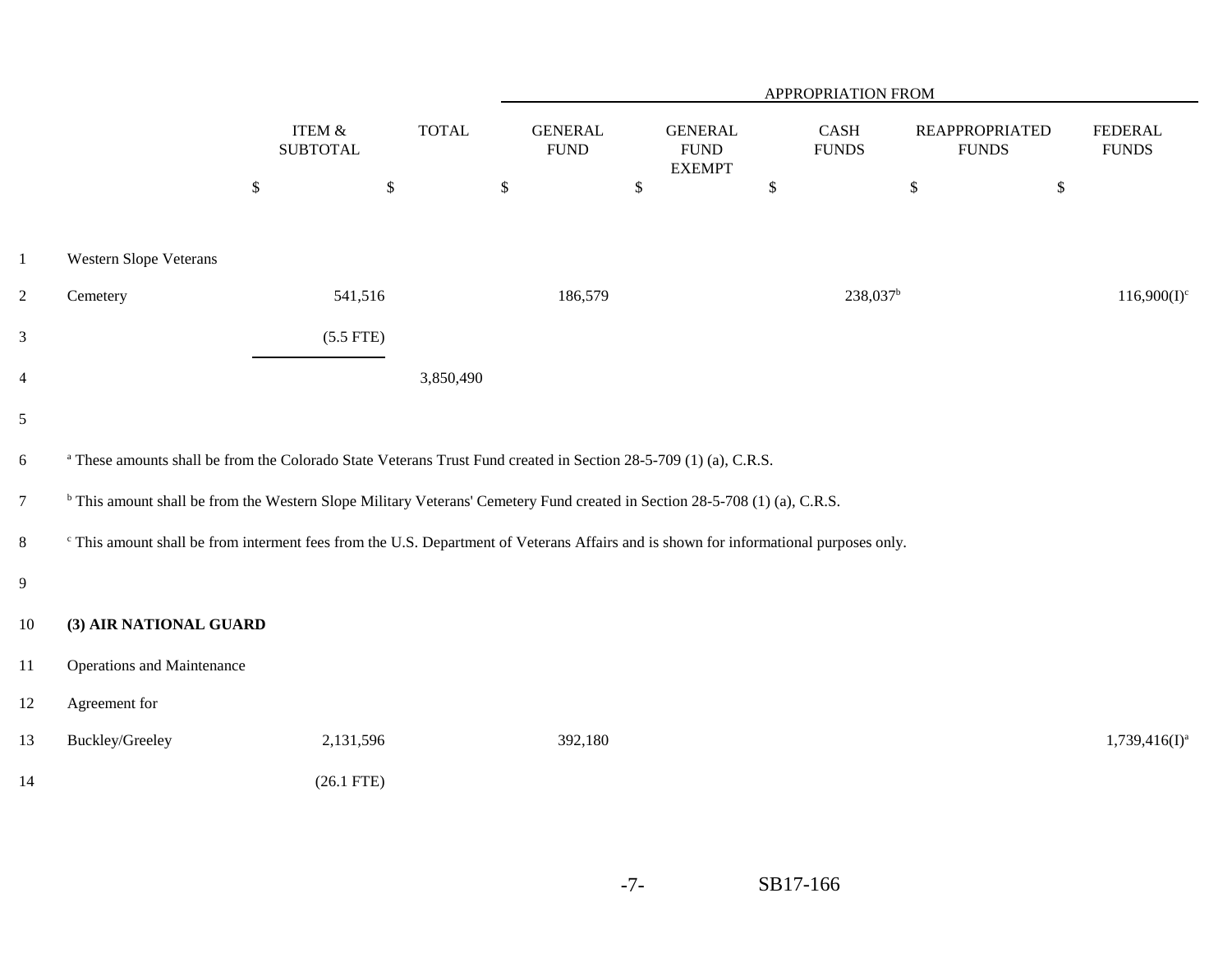|                         |                                                                                                                                                                                            |                              |              | APPROPRIATION FROM            |              |                                                 |                                       |              |                                       |                                |  |
|-------------------------|--------------------------------------------------------------------------------------------------------------------------------------------------------------------------------------------|------------------------------|--------------|-------------------------------|--------------|-------------------------------------------------|---------------------------------------|--------------|---------------------------------------|--------------------------------|--|
|                         |                                                                                                                                                                                            | ITEM $\&$<br><b>SUBTOTAL</b> | <b>TOTAL</b> | <b>GENERAL</b><br><b>FUND</b> |              | <b>GENERAL</b><br>${\rm FUND}$<br><b>EXEMPT</b> | $\operatorname{CASH}$<br><b>FUNDS</b> |              | <b>REAPPROPRIATED</b><br><b>FUNDS</b> | <b>FEDERAL</b><br><b>FUNDS</b> |  |
|                         |                                                                                                                                                                                            | $\mathbb{S}$<br>$\mathbb{S}$ |              | $\mathbb{S}$                  | $\mathbb{S}$ |                                                 | $\$\,$                                | $\mathbb{S}$ | $\mathbb{S}$                          |                                |  |
| $\mathbf{1}$            | <b>Buckley Cooperative</b>                                                                                                                                                                 |                              |              |                               |              |                                                 |                                       |              |                                       |                                |  |
| $\overline{2}$          | Agreement                                                                                                                                                                                  | 1,115,686                    |              |                               |              |                                                 |                                       |              |                                       | $1,115,686(I)^a$               |  |
| $\mathfrak{Z}$          |                                                                                                                                                                                            |                              |              |                               |              |                                                 |                                       |              |                                       | $(17.5$ FTE)                   |  |
| $\overline{\mathbf{4}}$ | Security for Space Command                                                                                                                                                                 |                              |              |                               |              |                                                 |                                       |              |                                       |                                |  |
| $\mathfrak{S}$          | Facility at Greeley                                                                                                                                                                        | 245,422                      |              |                               |              |                                                 |                                       |              |                                       | $245,422(I)^a$                 |  |
| 6                       |                                                                                                                                                                                            |                              |              |                               |              |                                                 |                                       |              |                                       | $(5.0$ FTE)                    |  |
| $\overline{7}$          |                                                                                                                                                                                            |                              | 3,492,704    |                               |              |                                                 |                                       |              |                                       |                                |  |
| 8                       |                                                                                                                                                                                            |                              |              |                               |              |                                                 |                                       |              |                                       |                                |  |
| 9                       | <sup>a</sup> These amounts are pursuant to cooperative agreements with the federal government for operations of the Colorado National Guard and are shown for informational purposes only. |                              |              |                               |              |                                                 |                                       |              |                                       |                                |  |
| $10\,$                  |                                                                                                                                                                                            |                              |              |                               |              |                                                 |                                       |              |                                       |                                |  |
| $11\,$                  | (4) FEDERAL FUNDED PROGRAMS                                                                                                                                                                |                              |              |                               |              |                                                 |                                       |              |                                       |                                |  |
| $12\,$                  | <b>Federal Funded Programs</b>                                                                                                                                                             |                              |              |                               |              |                                                 |                                       |              |                                       |                                |  |
| 13                      | Operations                                                                                                                                                                                 | 205,646,369                  |              |                               |              |                                                 |                                       |              |                                       | $205,646,369(I)^a$             |  |
| 14                      |                                                                                                                                                                                            |                              |              |                               |              |                                                 |                                       |              |                                       | $(1,239.0$ FTE)                |  |
| 15                      |                                                                                                                                                                                            |                              | 205,646,369  |                               |              |                                                 |                                       |              |                                       |                                |  |
|                         |                                                                                                                                                                                            |                              |              |                               |              |                                                 |                                       |              |                                       |                                |  |

SB17-166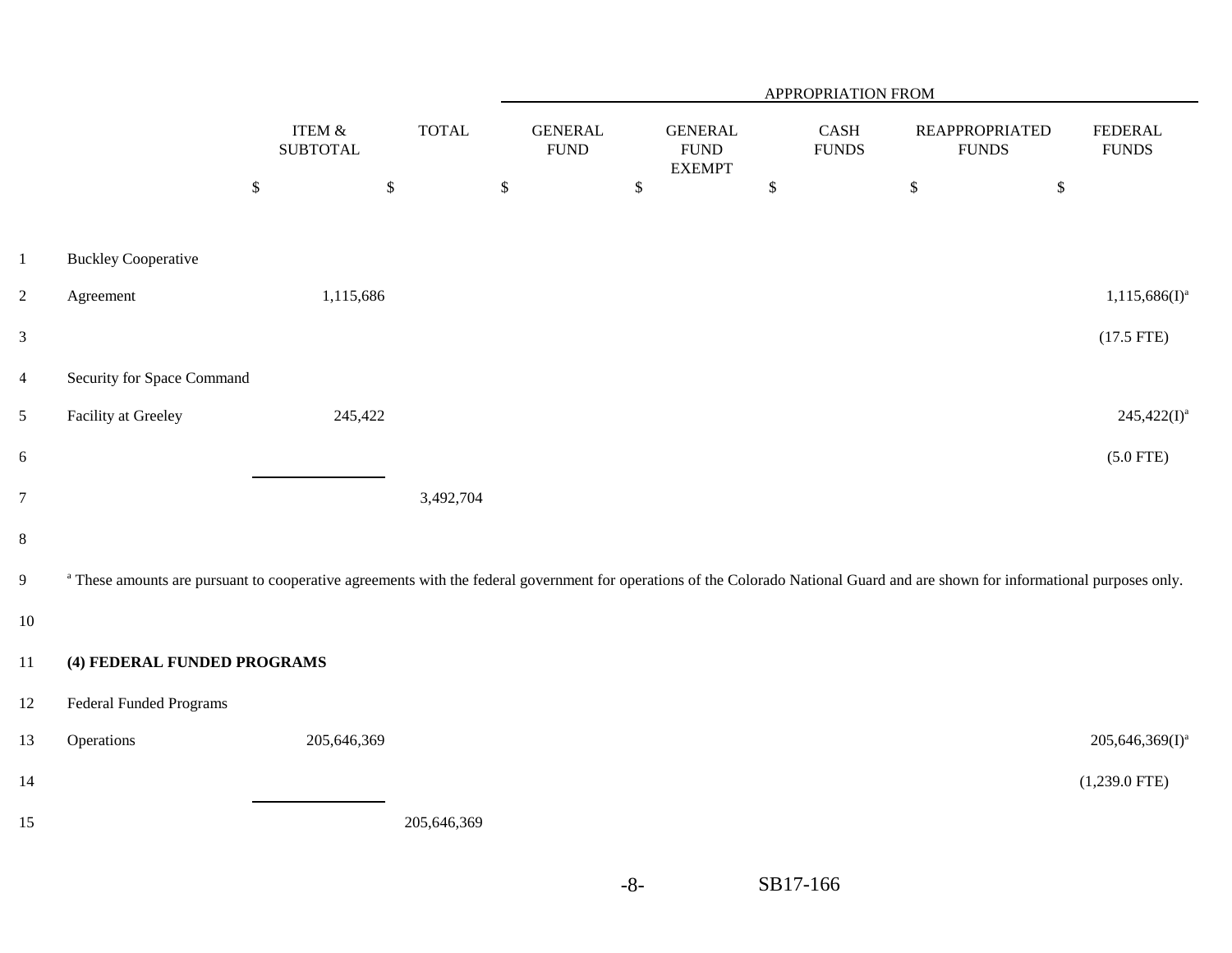|                |                                                                                                                                                                                        |                              |               | APPROPRIATION FROM |    |                           |                                                |                             |                                       |                                |  |  |
|----------------|----------------------------------------------------------------------------------------------------------------------------------------------------------------------------------------|------------------------------|---------------|--------------------|----|---------------------------|------------------------------------------------|-----------------------------|---------------------------------------|--------------------------------|--|--|
|                |                                                                                                                                                                                        | ITEM $\&$<br><b>SUBTOTAL</b> | <b>TOTAL</b>  |                    |    |                           | <b>GENERAL</b><br><b>FUND</b><br><b>EXEMPT</b> | CASH<br><b>FUNDS</b>        | <b>REAPPROPRIATED</b><br><b>FUNDS</b> | <b>FEDERAL</b><br><b>FUNDS</b> |  |  |
|                |                                                                                                                                                                                        | \$                           | $\$\,$        | \$                 | \$ | $\boldsymbol{\mathsf{S}}$ | $\$\,$                                         | $\$$                        |                                       |                                |  |  |
| 1              |                                                                                                                                                                                        |                              |               |                    |    |                           |                                                |                             |                                       |                                |  |  |
| $\overline{2}$ | <sup>a</sup> This amount is pursuant to cooperative agreements with the federal government for operations of the Colorado National Guard and is shown for informational purposes only. |                              |               |                    |    |                           |                                                |                             |                                       |                                |  |  |
| $\mathfrak{Z}$ |                                                                                                                                                                                        |                              |               |                    |    |                           |                                                |                             |                                       |                                |  |  |
| $\overline{4}$ | <b>TOTALS PART XIII</b>                                                                                                                                                                |                              |               |                    |    |                           |                                                |                             |                                       |                                |  |  |
| 5 <sup>5</sup> | (MILITARY AND                                                                                                                                                                          |                              |               |                    |    |                           |                                                |                             |                                       |                                |  |  |
| 6              | <b>VETERANS AFFAIRS)</b>                                                                                                                                                               |                              | \$225,411,689 | \$8,305,504        |    | \$1,211,976               | \$800,000                                      | $$215,094,209$ <sup>a</sup> |                                       |                                |  |  |
| $\overline{7}$ |                                                                                                                                                                                        |                              | \$225,498,851 | \$8,443,132        |    |                           |                                                | \$215,043,743 <sup>a</sup>  |                                       |                                |  |  |
| 8              |                                                                                                                                                                                        |                              |               |                    |    |                           |                                                |                             |                                       |                                |  |  |
| 9              | <sup>a</sup> This amount contains an (I) notation.                                                                                                                                     |                              |               |                    |    |                           |                                                |                             |                                       |                                |  |  |

10